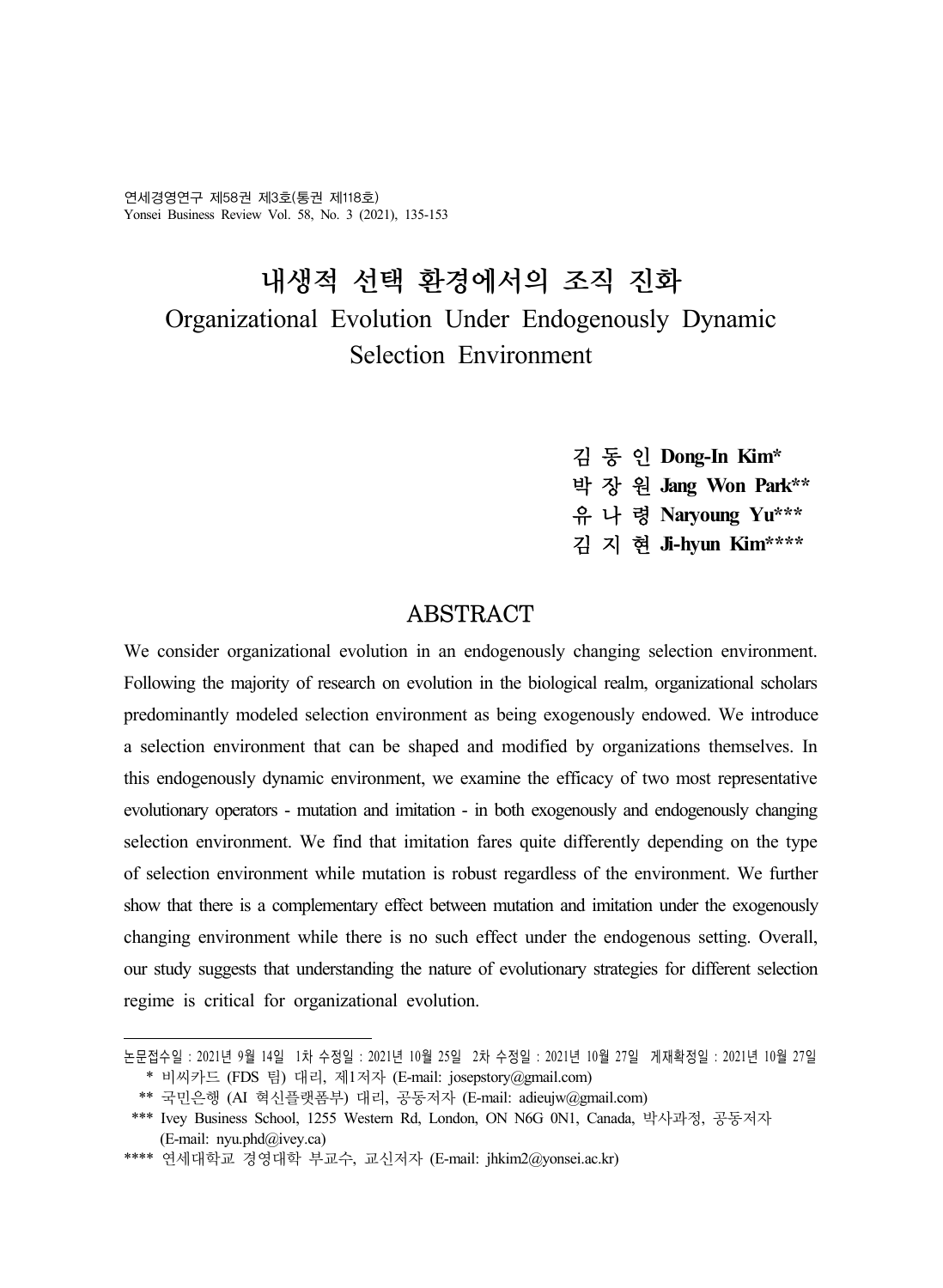Key Words: organizational evolution, exogenous selection, endogenous selection, simulation, computational model

# 요 약

조직의 진화과정에서 선택 (selection) 환경은 생물학의 영역에서 연구되어온 대부분의 진화 이론을 따라 외생적으로 주어지는 것으로 여겨져 왔다. 즉, 개별 개체가 선택의 환경에 영향을 줄 수 없다는 것이었다. 본 연구에서는 기존의 전산 모델 (computational model)을 계승하여, 내생적인 요인으로 인해 변화되는 선택 환경 아래서의 조직의 진화를 살펴본다. 개별 조직이 스스로 변화시킬 수 있는 선택 환경의 가능성을 도입하고, 각각의 선택 환경에서 가장 대표적인 조직 진화 방식인 돌연변이(mutation)와 모방(imitation)이 진화적 성과에 주는 영향을 살펴본다. 돌연변이와 모방은 각각 자체적, 모방적 혁신에 대응될 수 있는 조직 진화의 기재들이다. 돌연변이의 경우 선택 환경에 따라 각 기재의 진화적 성과가 상이하게 나타났으며, 모방의 경우 선택 환경에 상관없이 비슷한 정도의 성과를 보였다. 더 나아가 외생적인 선택 환경에서는 돌연변이와 모방의 상호 보완적 시너지 효과가 나타났으며, 내생적 선택 환경에서는 그러한 시너지 효과를 찾아내지 못했다. 본 연구는 조직의 진화와 그로 인한 성과를 연구하는 데에 있어 선택적 환경의 속성을 고려하는 것이 중요함을 주장한다.

한글색인어: 조직진화, 외생적 선택, 내생적 선택, 시뮬레이션, 전산모델

# I. Introduction

Scholars in strategic management and organizational theories consider adaptation in a changing environment one of the most important determinants of organizational long-term survival (e.g., Davis et al., 2009, Eisenhardt, 1989; March, 1991). A frequently examined question in this regard is how much exploration versus exploitation an organization needs to conduct to stay viable in a turbulent environment. While scholars have paid sufficient attention to the balancing part of exploration and exploitation, understanding the characteristics of the environmental changes received scant attention. It is a crucial issue in completing the model of organizational evolution because it eventually determines the selection criteria (Gavetti et al., 2017). Because of the difficulties in conducting an empirical study - e.g., longevity of available data set, operationalization and measures for environmental changes - scholars often examined this question in a computational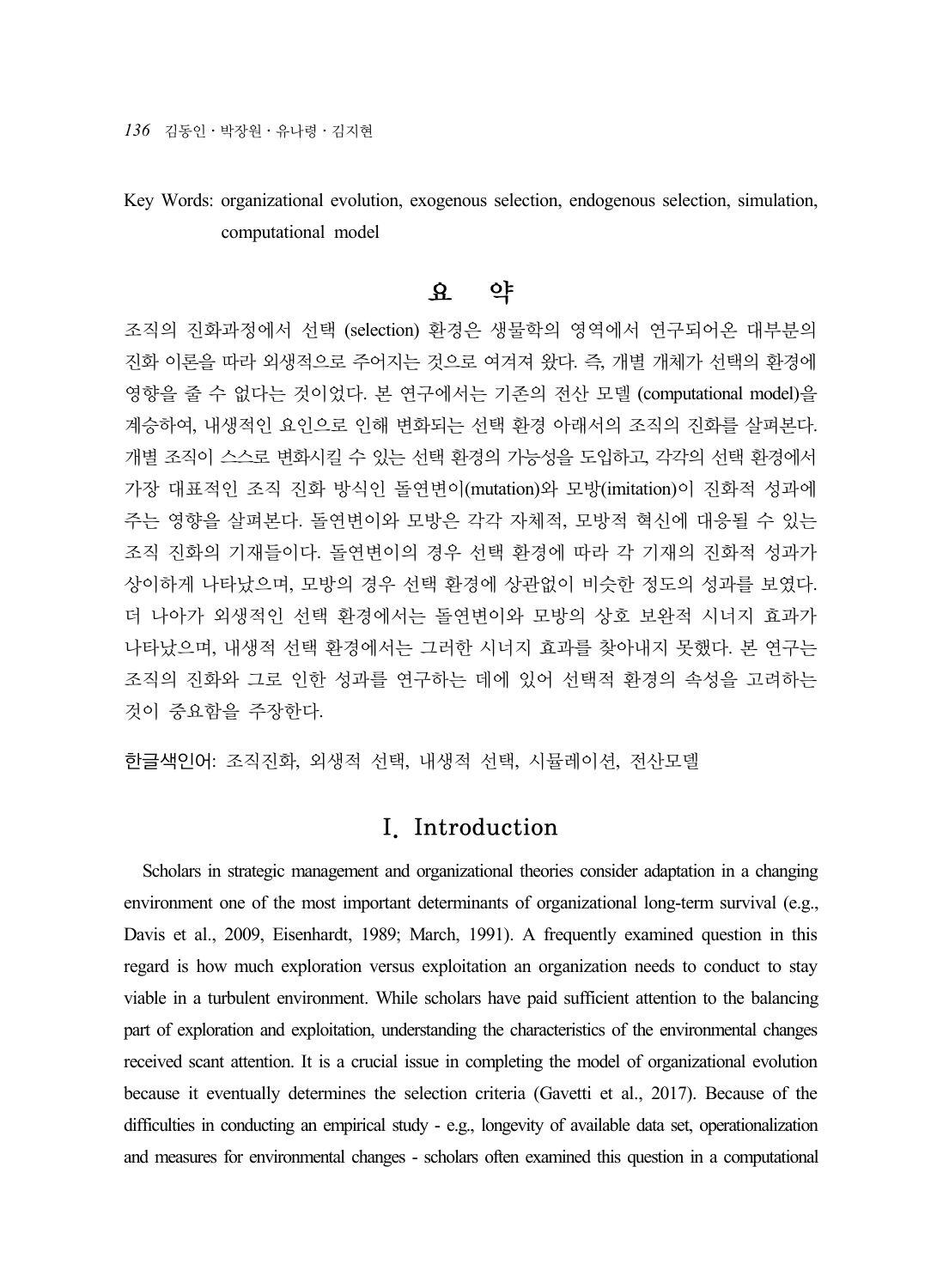setting. A striking fact is that in most computational studies, selection environment changes have been assumed to be exogenous - i.e., neither firms nor other industry participants can influence the selection criteria (Miller & Lin, 2010) is a notable exception whereby they examined an interaction between a single firm and the environment).

In fact, we have ample evidence on how firms can actually change the logic of the industry they belong to: the criteria as to which firms to survive while others do not. For example, Shimano, a Japanese bicycle component manufacture, introduced an integrated bicycle drivetrain during the 1980s and it subsequently changed the structure of the bicycle industry (Colfer  $\&$ Baldwin, 2016, Fixson & Park, 2008). Recently, Gavetti et al. (2017) introduced the possibility for firms to "shape" the selection criteria and examined the comparative advantage between "searchers" and "shapers". Because their findings suggest qualitatively different outcomes under the changing selection environment being "shaped" by firms, we have to renew some of the conventional views on organizational adaptation under changing selection environment.

This begs an important question as to the relationship between sources of selection environment changes and firms' ability to adapt to the changing environment. Do environmental changes due to endogenous versus exogenous sources require different adaptation strategies from the firm? In particular, we consider two representative evolutionary operators for firm's adaptation: mutation (i.e., hill-climbing search) and imitation. We examine whether there is a better performing adaptation strategy between mutation and imitation depending on whether the sources of selection environment changes are exogenous or endogenous. We find that there is an important contingency upon which an adaptation strategy can be based. Beyond this baseline question, we further ask whether there is a complementary effect between mutation and imitation depending on the types of selection environment changes. Although the potentially complementary effect between the two has been analyzed under varying degree of problem complexity (Ethiraj, Levinthal, & Roy, 2008), the contingency effect under varying selection regimes has not been explored. Given the important, yet less explored effect of selection regime, we see this question theoretically valuable. We find that there is a strong complementary effect under the exogenously changing environment while there is no such effect under the endogenously changing environment. Our model and results call for further understanding on the types of selection environment changes and firms' adaptation strategy.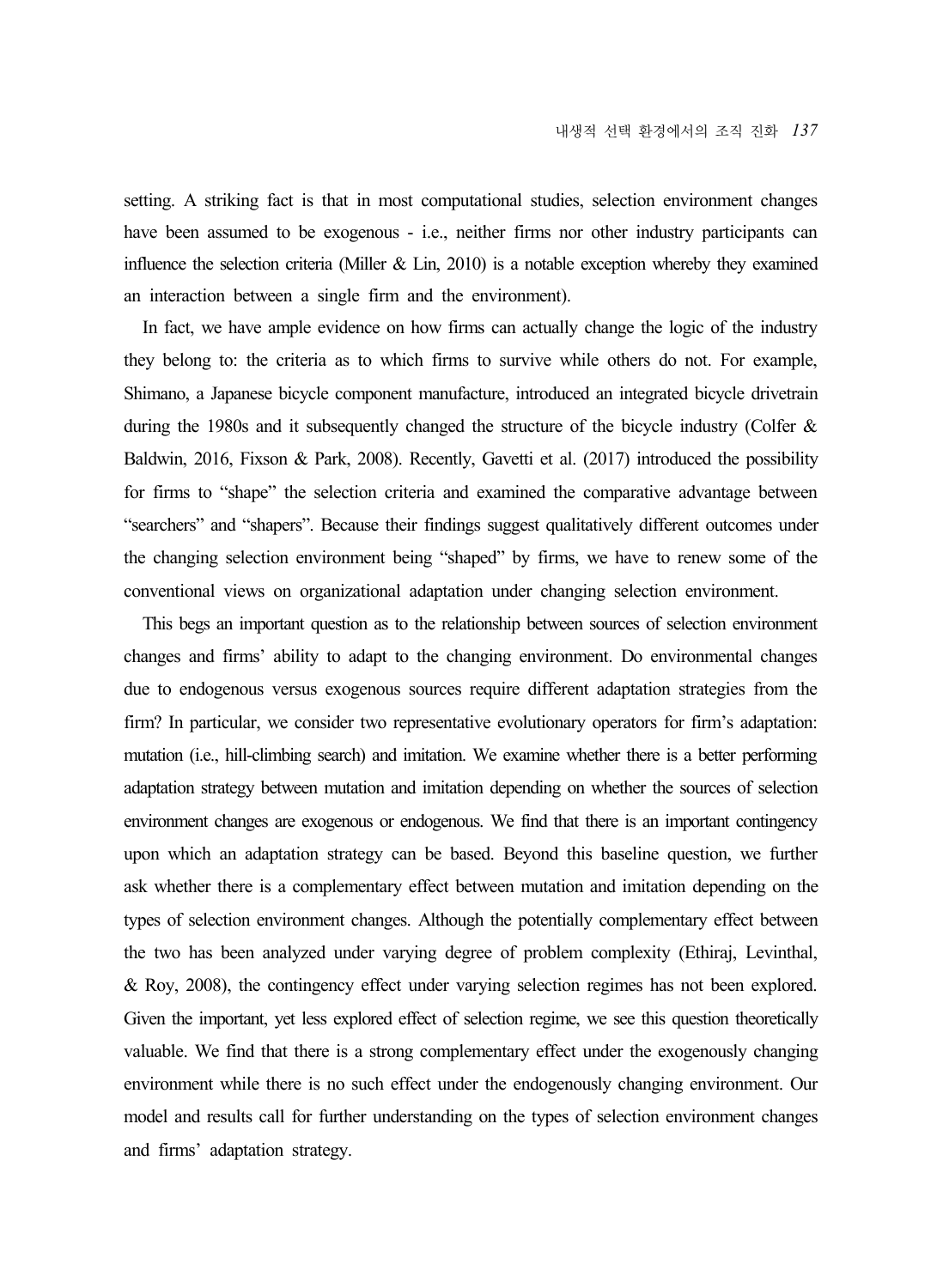# Ⅱ. Evolution Under Dynamic Selection Environment

## 2.1 Organizational Evolutionary Operators: Imitation and Mutation

In theory of evolution, evolutionary operators are the functions that actually enable evolution by injecting variation. The most representative of them are crossover and mutation (Holland 1975: 91 and 97). In this section, we suggest how these two general evolutionary operators can be mapped to familiar sources of variation in an organizational setting.

*Crossover* is a process by which the next generation's variations of solutions to the problem of interest are produced from parent solutions. In a typical model of evolution (e.g., genetic algorithms), a problem is defined and a set of potential answers or solutions to the problem is created. Then, a pair of parent solutions is chosen from a mating pool of solutions and "mate" with each other by exchanging parts of their solutions. The offspring - the results of mating - creates variation. In an organizational setting, M&A's between firms and the resulting entity resembles the outcome from crossover. By recombining two parental firms (or one firm acquiring another), the post M&A entity can be understood as an offspring. The other event that serves the role of crossover in an organizational setting is inter-organizational learning or imitation (Hauschild & Miner, 1997). Although there is no explicit "mating" or recombination in an imitation process, it is similar to crossover in that an imitator (the imitating firm) injects some traits of the imitatee (the imitated firm) and create a new firm having traits of both firms. In an evolutionary setting, the effectiveness of imitation has been examined extensively (e.g., Rivkin, 2000; Posen et al., 2016).

Understanding mutation from organizational evolution is rather straightforward. From a theory of evolution, mutation is a process wherein "one allele of a gene is randomly replaced by (or modified to) another to yield a new structure" (Holland, p.109). This is similar to an image of "search" in organizational evolution. For example, in adaptation on an NK landscape (e.g., Levinthal, 1997), one of the N decision variables is flipped from one of the binary values to the other in the case of local search. This local search process is exactly identical to mutation. When the number of flipped decision variables increases, we call it a "long-jump"<sup>1)</sup> or "distant" search".

<sup>1)</sup> It is also possible to view imitation as "long-jump" when the degree of changes is high (e.g., Ethiraj, Levinthal, & Roy, 2008).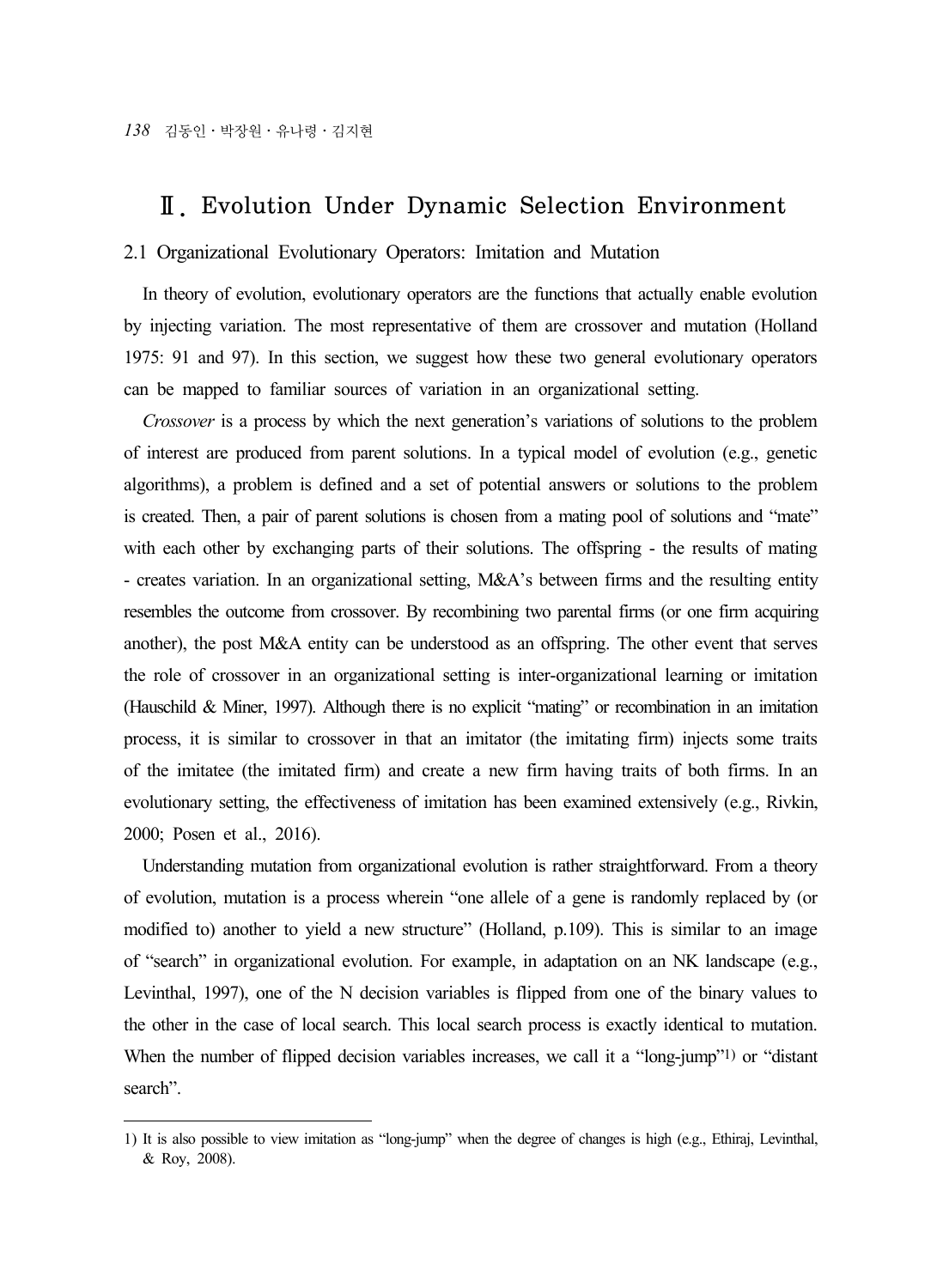Of the two evolutionary operators, comparing efficacy of one over the other is an important question. Oftentimes the comparison is an overlooked question of interest for organizational theorists (Ethiraj & Levinthal 2004 is a notable exception.). In a model of evolution, one often asks how extensively one has to engage in one type of the operators. For example, with regard to imitation, scholars asked how much to copy when engaging in imitation (Csaszar & Siggelkow, 2010) or how many firms to include when choosing a firm to imitate (Posen et al., 2016). One the side of mutation, comparing whether one type of mutation (e.g., local search) is superior to the other (e.g., long-jump) and whether these two types are complementary or not has been an important question to ask (e.g., Levinthal 1997; Ethiraj, Levinthal and Roy 2008). Given the limited resources a firm can put in for change and the potential hazardous effects of performing extensive change (Hannan & Freeman 1984), it is important to compare the efficacy of one operator over the other.

This comparison becomes even more critical when we take into account the potentially varying selection contexts. In most biological evolution, selection forces exist independently from the entities to be selected (Levinthal  $\&$  Marino 2015). This is a form of exogenous selection. However, scholars start giving attention to the endogenous nature of selection. That is, some firms are modeled to be able to actually "shape" the environment and produce a new form of selection rule (Gavetti et al., 2017). Given this possible endogenous nature of selection, the role of each operator needs to be reexamined under the endogenously changing selection environment.

### 2.2 Endogenously Dynamic Selection Environment

*Selection* is a process by which a certain proportion of the existing set of solutions (or organizations) is chosen to produce the next generation of solutions. In a Darwinian sense, the natural environment (or what we call "selection regime") intervenes and determines which organisms to be selected whose genes fit the environment better for future survival. While it is frequently assumed that the organisms cannot change the selection environment, scholars both in a biological realm and a business context are paying more attention to the possibility of organisms actively altering the environment in which they reside. In the theory of niche construction in biology, scholars examine the cases in which organisms actively define and modify their own niches through activities and behaviors of their own (Gavetti et al., 2017; Laland et al., 2000). We believe this proactive view of changing selection environment by firms is a frequent phenomenon that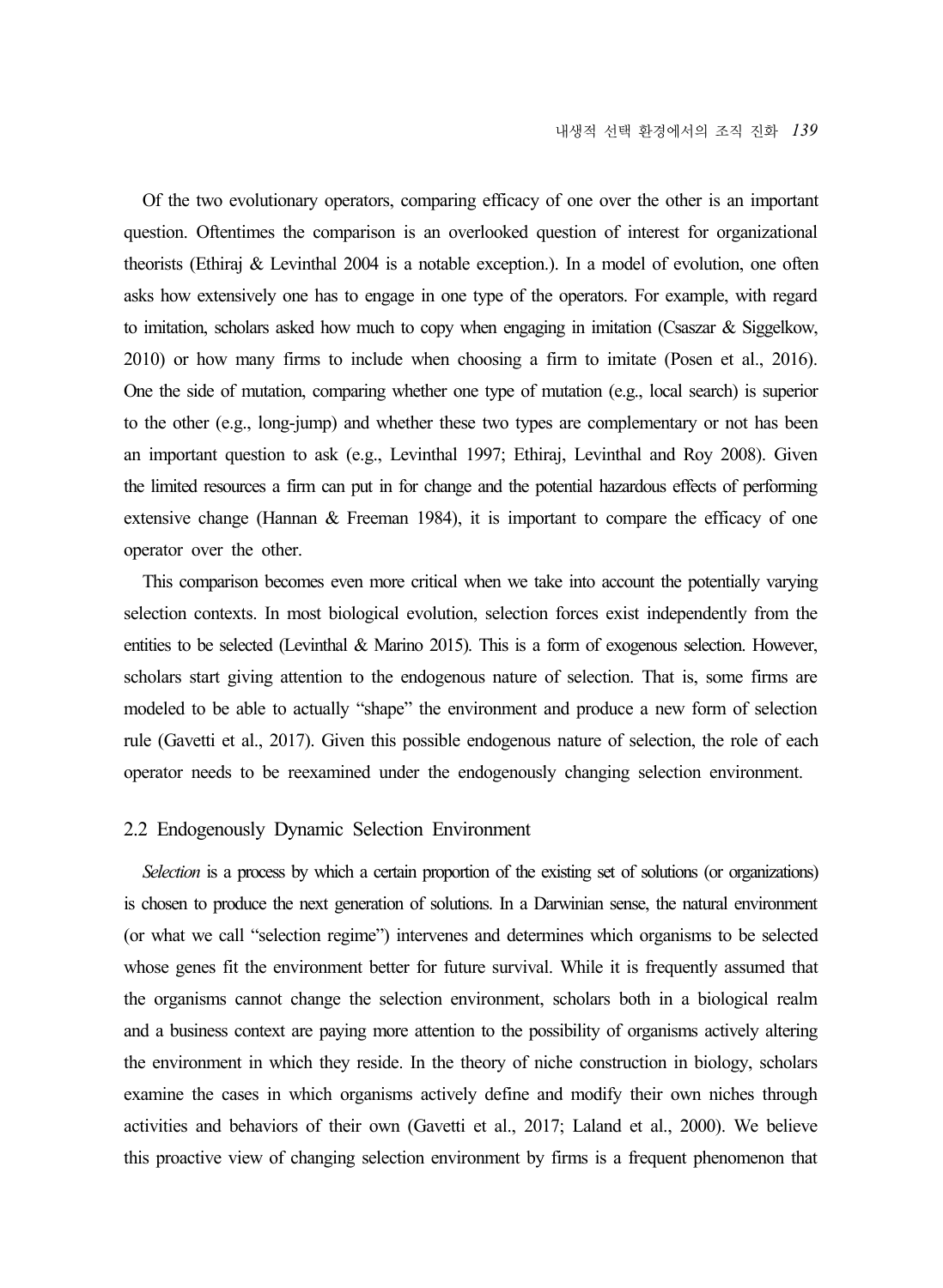*140* 김동인․박장원․유나령․김지현

deserve more attention. Business firms like Apple or Shimano changed the industry landscape and many other firms residing in the same industry had to be evaluated by the new selection regime. Testing how the two evolutionary operators can fare well against each other in different types of selection environment changes is a natural question to ask. In the current study, we model the selection environment as the criteria against which a firm's set of choices is evaluated. While it is possible to model the actual selection process (e.g., death of an organization), we report performance changes over time in order to track long-term performance changes. In what follows, we describe the model and report the computational results.

# Ⅲ. The Model

### 3.1 Selection Environment and Firm Performance

Following prior computational modeling studies (e.g., March, 1991; Posen et al., 2013), our model is comprised of three parts. The first is reality. It is modeled as an n-dimensional vector  $R = \{r_1, r_2, ..., r_n\}$  and each element  $r_i$  takes on either 1 or 0. The reality can be interpreted as customer preferences. The second one is the firm modeled as an  $n$ -dimensional vector  $X$  $= \{x_1, x_2, ..., x_n\}$  with each attribute having one of binary numbers. Modeled as a composition of attributes, a firm handles an *n* decision problems corresponding to the element of the reality. For instance, a firm holds beliefs about *n*-characteristics of a specific merchandise in order to satisfy consumer needs. Lastly, an industry consists of *F* firms searching for configurations of attributes which can lead to better performance.

Following the performance payoff function from Posen at al. (2013), we define performance as the function of the number of corresponding attributes between a firm, X and the reality, R. The more matches they have, the better performance the firm gets. The payoff function incorporates interdependencies between attributes by including an adjustable parameter *k*. More formally, following Posen et al. (2013), we define performance as follows:

$$
Y(X) = f(R, X) = \begin{cases} \frac{1}{n} \sum_{i=1}^{n} (\delta_i \cdot \prod_{j=1}^{k} \theta_j^i), & \text{if } 1 \le k \le n - 1\\ \frac{1}{n} \sum_{i=1}^{n} \delta_i, & \text{if } k = 0 \end{cases}
$$

*Y*(*X*) stands for the performance of a firm with attribute vector *X*.  $\delta_i = 1$  if the *i*-th element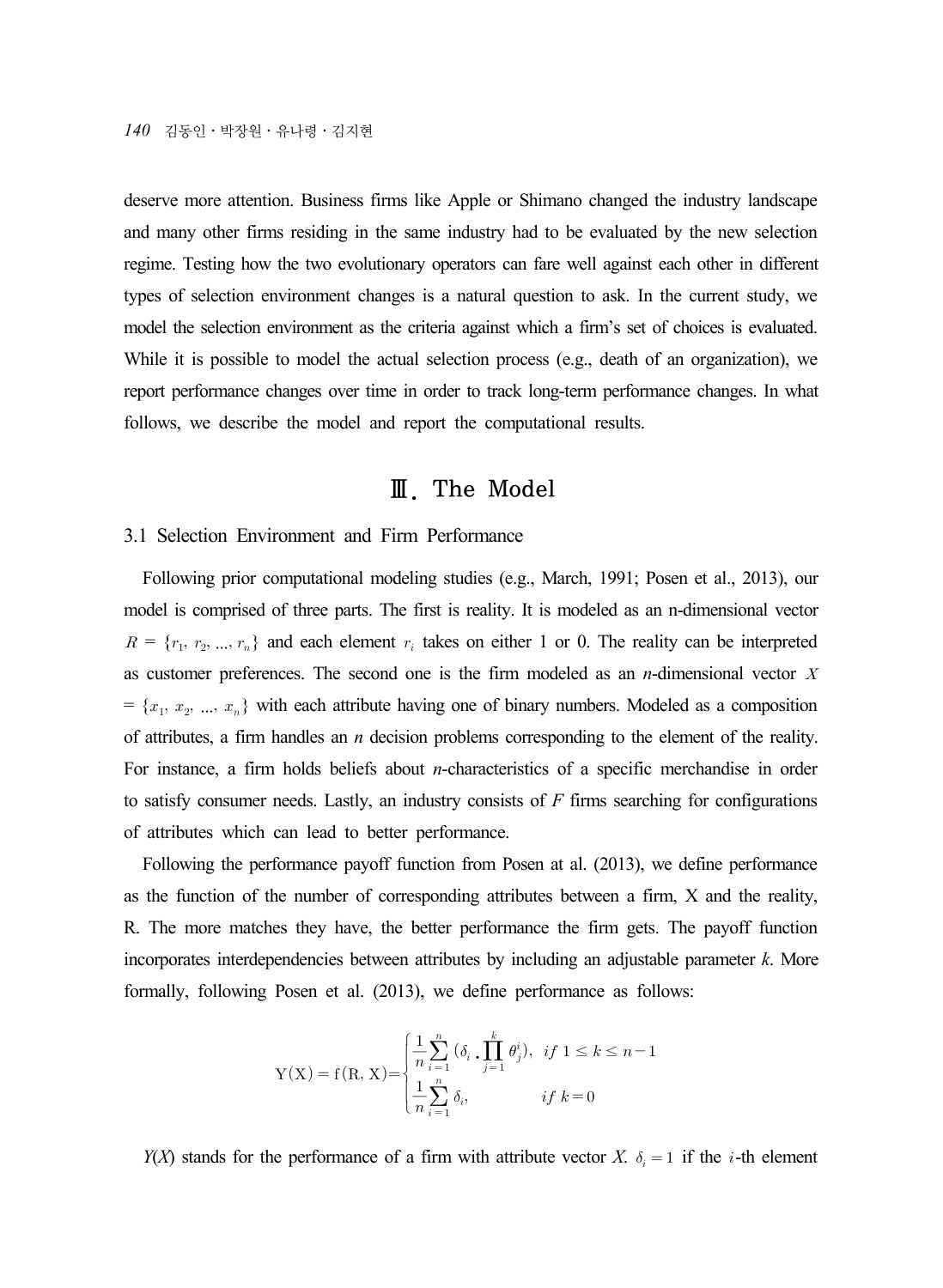of attribute vector *X* correctly matches the  $i$ -th element of the reality vector  $R$ , ; otherwise  $\delta_i = 0$ . Interdependence plays a vital role in determining the level of performance. When interdependence is absent  $(k = 0)$ , the performance equals the ratio of attributes that correctly match the reality. When  $k > 0$ , however, the performance equals the sum of partial payoffs each attribute gets when it and all its subset of *k* other attributes correspond to reality. To be specific about the interdependence pattern, each attribute randomly tied with *k* other attributes from *X* precluding *i* itself.  $\theta_j^i = 1$  if the *j*-th element of the subset matches the corresponding element of reality; otherwise  $\theta_j^i = 0$ .

In an exogenously given environment, firms are unilaterally affected by the environment because their performance relies on attributes that correctly match the reality. Therefore, a useless attribute, such as one's old knowledge, is discarded and can be substituted by a useful attribute right away. To examine the case under endogenously dynamic selection environment, we first describe each type of selection environment change.

### 3.2 Selection Environment Changes

#### 3.2.1 Exogenous Selection Environment Change

Exogenous selection environment changes proceed in the following steps: partial elements are randomly chosen and the chosen elements change their values with certain probability. Following these changes, firms undertake imitation or mutation to adapt to the changed environment. For example, when the number of changing attributes (denoted by  $b_a$ ) is five  $(b_a = 5)$  and the probability of change (denoted by  $p_{exo}$ ) is 0.2 ( $p_{exo} = 0.2$ ), five are randomly selected among one-hundred attributes and each of them changes with the probability of 0.2 in each round. Consequently, as the elements of the reality changes, previously correct attributes held by a firm and all its k other interdependent attributes may turn into wrong attributes. Thus, each firm's performance can possibly drop dramatically.

#### 3.2.2 Endogenous Selection Environment Change

In the endogenous environment, on the other hand, firms are able to shape their environment in addition to adapting to the given reality. The reality is not objectively determined, but, instead, firms exercise their forces over the selection environment conducive to their performance. Environmental changes of the endogenous world are different from that of exogenous world: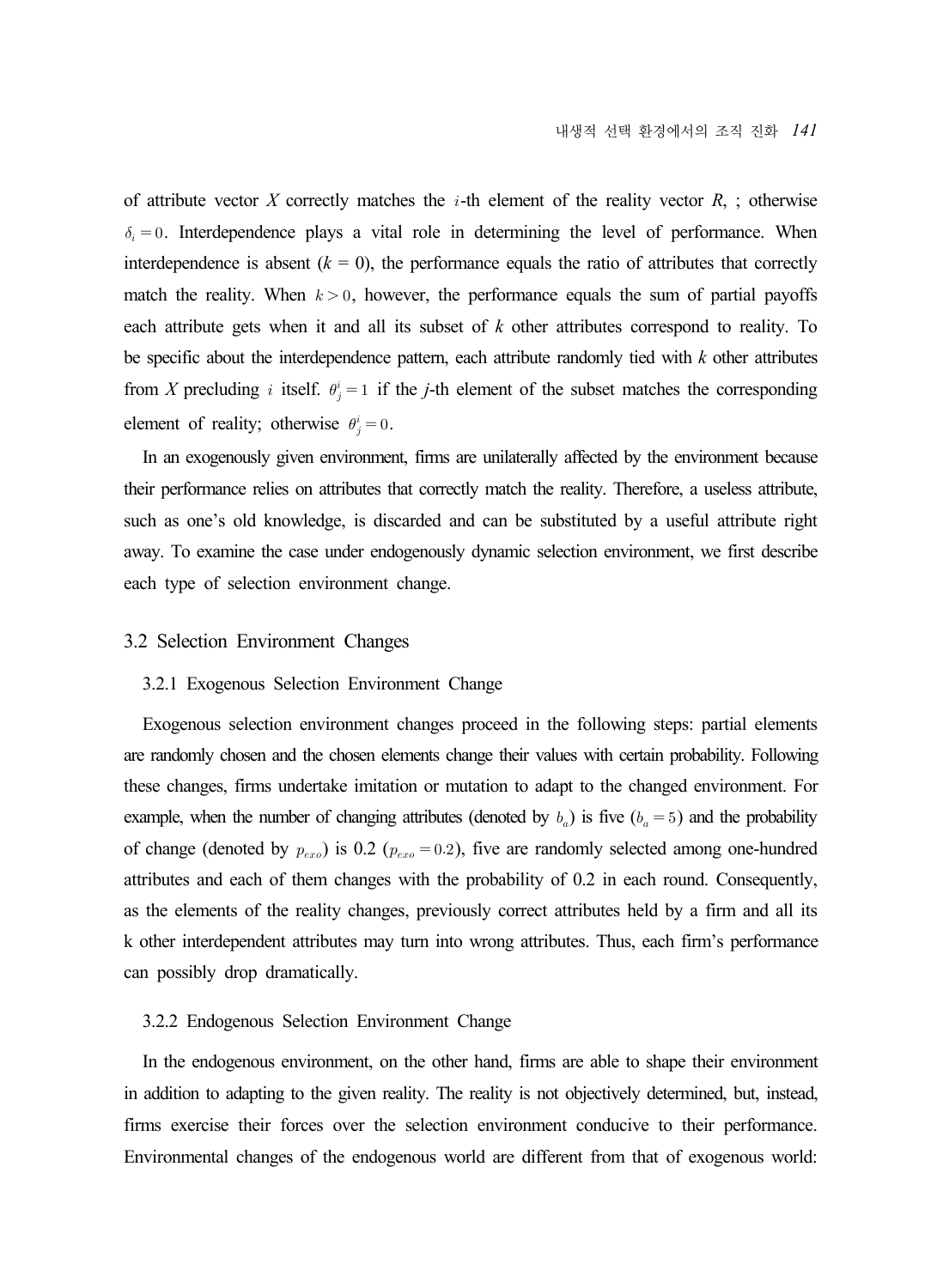number of firms are chosen and each firm chooses attributes randomly to change with certain probability. Same with the case above, this process also occurs in each round. For instance, when the number of chosen firms (denoted by  $b_f$ ) is five  $(b_f = 5)$  and the probability of endogenous change (denoted by  $p_{\text{endo}}$ ) is  $0.2 (p_{\text{endo}} = 0.2)$ , five firms are randomly selected in the industry and each firm switch one random attribute  $(b<sub>a</sub> = 1)$  with the probability of 0.2. Note that our endogenous selection environment change is, in spirit, similar to Gavetti et al. (2017)'s environment "shaping". However, the modeling details are different: whereas Gavetti et al. (2017) based their modeling strategy on the NK landscape platform, we modified and extended March (1991)'s model of exploration and exploitation. Posen et al. (2013)'s model of (imperfect) imitation the model we built upon - is another extension of March's model.

### 3.3 Search Strategy

Firm behavior consists of two search strategies: imitation and mutation. Firms employing imitation make decisions as simply copying the market leader's configuration of attributes. Firms engaging in mutation make decisions based on their own knowledge in an attempt to enhance their performance.

### 3.3.1 Imitation

Our imitation is built upon Posen et al. (2013)'s model. The definition of perfect imitation is that firms can 1) easily target the leading firm and 2) accurately imitate its whole attributes. Imperfect imitation is defined by softening these two assumptions. First, a firm might not process information about all other firms in the industry due to bounded rationality. Thus, instead of choosing the best firm, it may search firms with the highest outcome in the subsample of industry. The size of subsample is denoted by *b*. Therefore,  $b \leq F$ . That is, if the search scope is significantly big, it is possible to find the market leader fortunately or at least comparably superior one with higher performance. In the same context, a firm might also have the probability of imitating an inferior firm when  $b$  is a small number. Secondly, a firm is boundedly rational in judging whether attributes imitated from other firms is correct or not. The imitating firm does not know the benefit of copying a specific attribute. We presume that a firm indiscriminately reproduces a target firm's partial attributes without predicting its effect. The probability of imitating the target firm's single attribute is denoted by *p*. Thus, in our setting, *p* represents the imitation rate.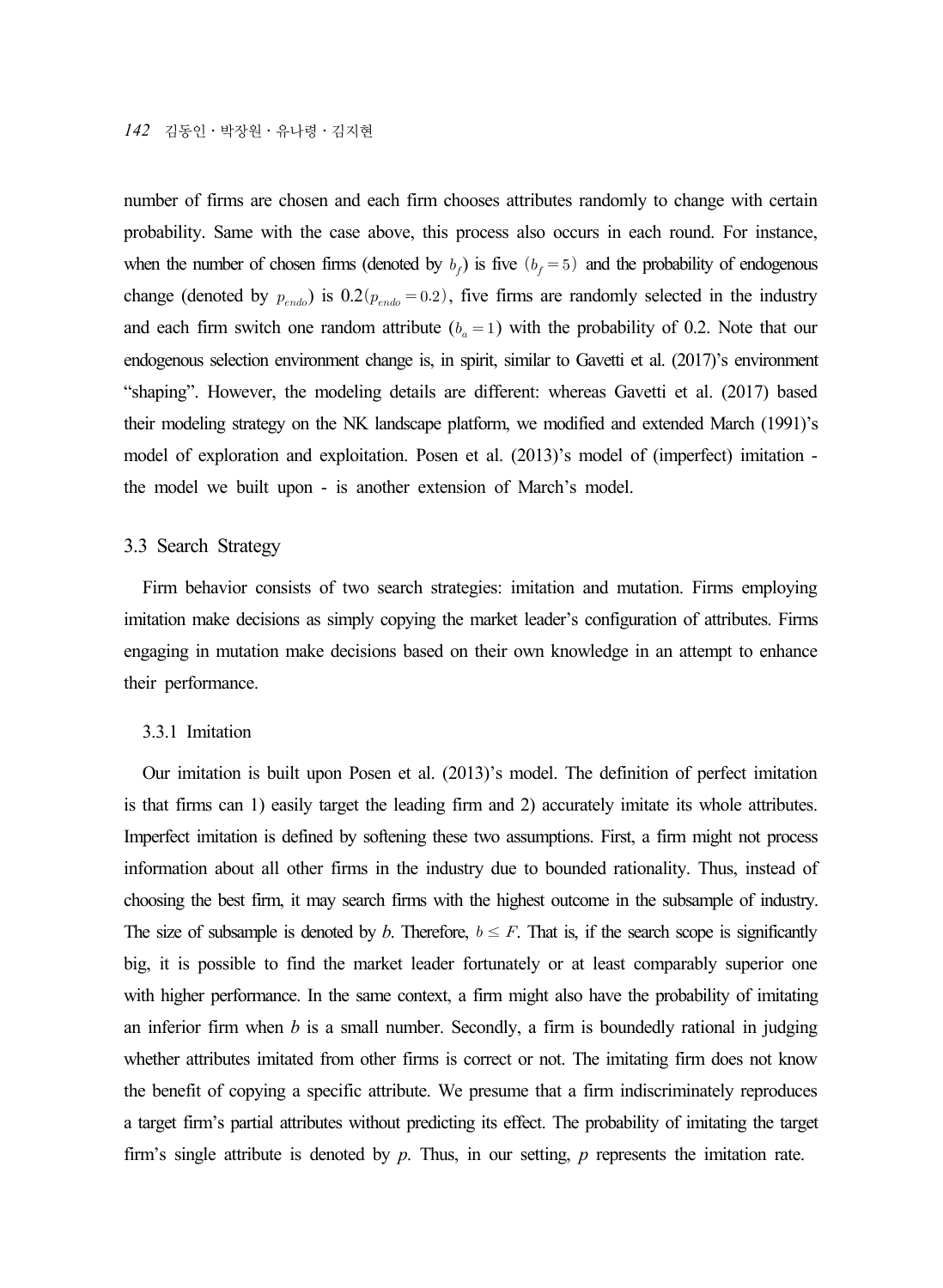In our model, imitation works in a sequential process: firms search the industry, find the leading firm, choose its attributes, and reproduce them. Controlling the degree of bounded rationality by varying value of search scope, *b*, and imitation rate, *p*, Posen et al. (2013) introduced four cases of imitation process: perfect imitation, near-perfect imitation, imperfect imitation and random imitation. Under imperfect imitation, the industry's long-run overall performance is highest despite the bounded search scope and imitation rate  $(b=5, p=0.3)$ . In the case of perfect imitation, a firm can search the market leader in the entire industry and reproduce all attributes of the target firm  $(b=50, p=1)$ . Rather than comparing various imitation cases across the different levels of bounded rationality, we mainly focus on the case of imperfect imitation  $(b=5, p=0.3)$ in an effort to check whether the long-run performance of the imperfect imitation is still valid in different types of environments. To distinguish the parameters used in mutation, *b* and *p* in the imitation process is denoted by  $b_f$  and  $p_i$ .

### 3.3.2 Mutation

We assume a firm in our model attempts to adapt to a changing environment. Instead of assuming blind mutation, following prior studies on organizational search, we endow a moderate level of intelligence by allowing firms to mutate selectively. That is, after firms undertake mutation, they do performance check and decide whether to adopt the new alternative or to go back to the status quo. Performance check is done by comparing the status quo performance with the expected performance calculated by counting the number of attributes that match the elements of reality. A firm maintains its status quo attributes if the previous performance is higher than the expected performance; otherwise it adopts the new attributes. We denote the degree of mutation by  $b_a$ . That is,  $b_a$  represents the number of attributes chosen by each firm to be changed. Note that we used the same notation for the degree of exogenous environmental change to denote the number of attribute changes. Mutation rate,  $p_m$  means the probability of changing an attribute. If the set of changed attributes brings a higher performance than the status quo performance, the firm decides to adopt the new set of attributes.

# 3.4 Simulation

To observe the effect of imperfect imitation and mutation, we design two experiments. In experiment 1, we examine the efficacy of imitation and mutation under different types of environment.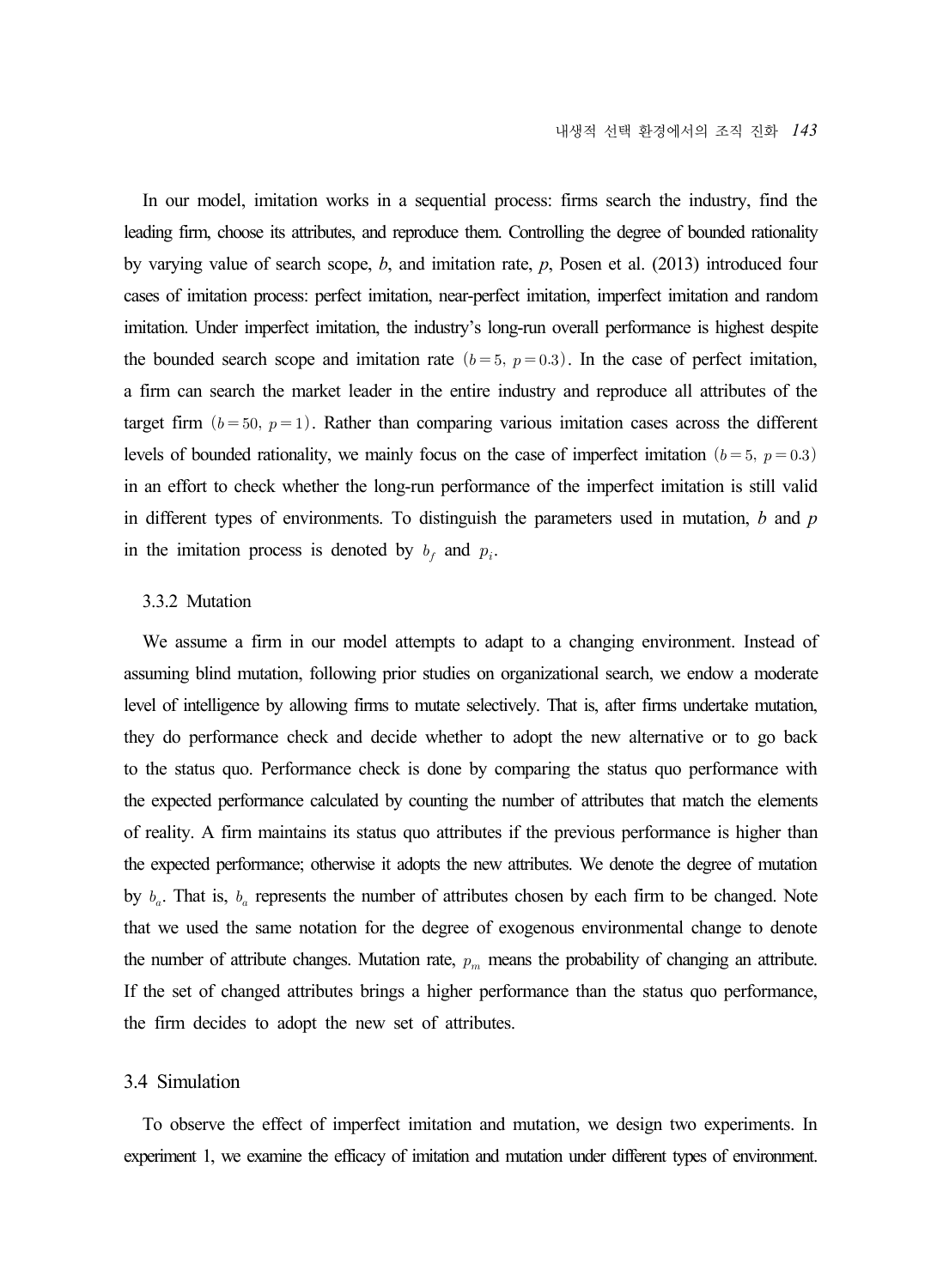In experiment 2, we explore the complementary effect of imitation and mutation.

All simulation results are calculated from 500 x 160 matrix containing longitudinal industry level performance. Specifically, to ensure the steady state of the performance in each run, 500 simulated industry runs until  $t = 160$ . Reality consists of 100 attributes  $(n = 100)$ , and each attribute is interdependent with five others  $(k=5)$ . 50 firms are contained in each simulated industry  $(F=50)$  but there is no any entry or exit. Each firm is endowed with random attributes in the initial period. On average, half of the attributes correctly corresponds with the reality in the initial state. Firms conduct imperfect imitation ( $b_f = 5$ ,  $p_i = 0.3$ ) or mutation ( $b_a = 5$ ,  $p_m = 1$ ) in each type of environment. In the case of exogenous selection environment change, five randomly chosen attributes from the reality change with the probability of 0.2  $(b_a = 5, p_{exo} = 0.2)$  in each time step. In the case of endogenous changes, five attributes from the reality change by reflecting the attributes of the influencing firms with the probability of 0.2  $(b_f = 5, b_a = 1, p_{endo} = 0.2)$ . Therefore, the average rate of change between the two types of changes is the same. <Table 1> summarizes parameters and figures used in two experiments.

| Parameter        | Values | Meaning                                                                |
|------------------|--------|------------------------------------------------------------------------|
| $\boldsymbol{n}$ | 100    | Number of elements of the reality                                      |
| F                | 50     | Number of firms in an industry                                         |
| $\boldsymbol{k}$ | 5      | Level of Interdependence                                               |
| $b_{\ell}$       | 5      | Search scope (Number of firms)                                         |
| $b_a$            | 5, 1   | Search scope and Degree of Environmental Change (Number of attributes) |
| $p_i$            | 0.3    | Imitation rate                                                         |
| $p_m$            |        | Mutation rate                                                          |
| $p_{exo}$        | 0.2    | Environmental change rate in exogenous environment                     |
| $p_{endo}$       | 0.2    | Environmental change rate in endogenous environment                    |

<Table 1> Parameters Used in the Presented Results

# Ⅳ. RESULTS

4.1 The Efficacy of Imitation vs. Mutation Under Varying Selection Environments

In this section, we examine the efficacy of (imperfect) imitation versus mutation under different types of selection environment changes. Before we do so, it is helpful to set a baseline. In Figure 1, we report the efficacy of imitation versus mutation under no selection environment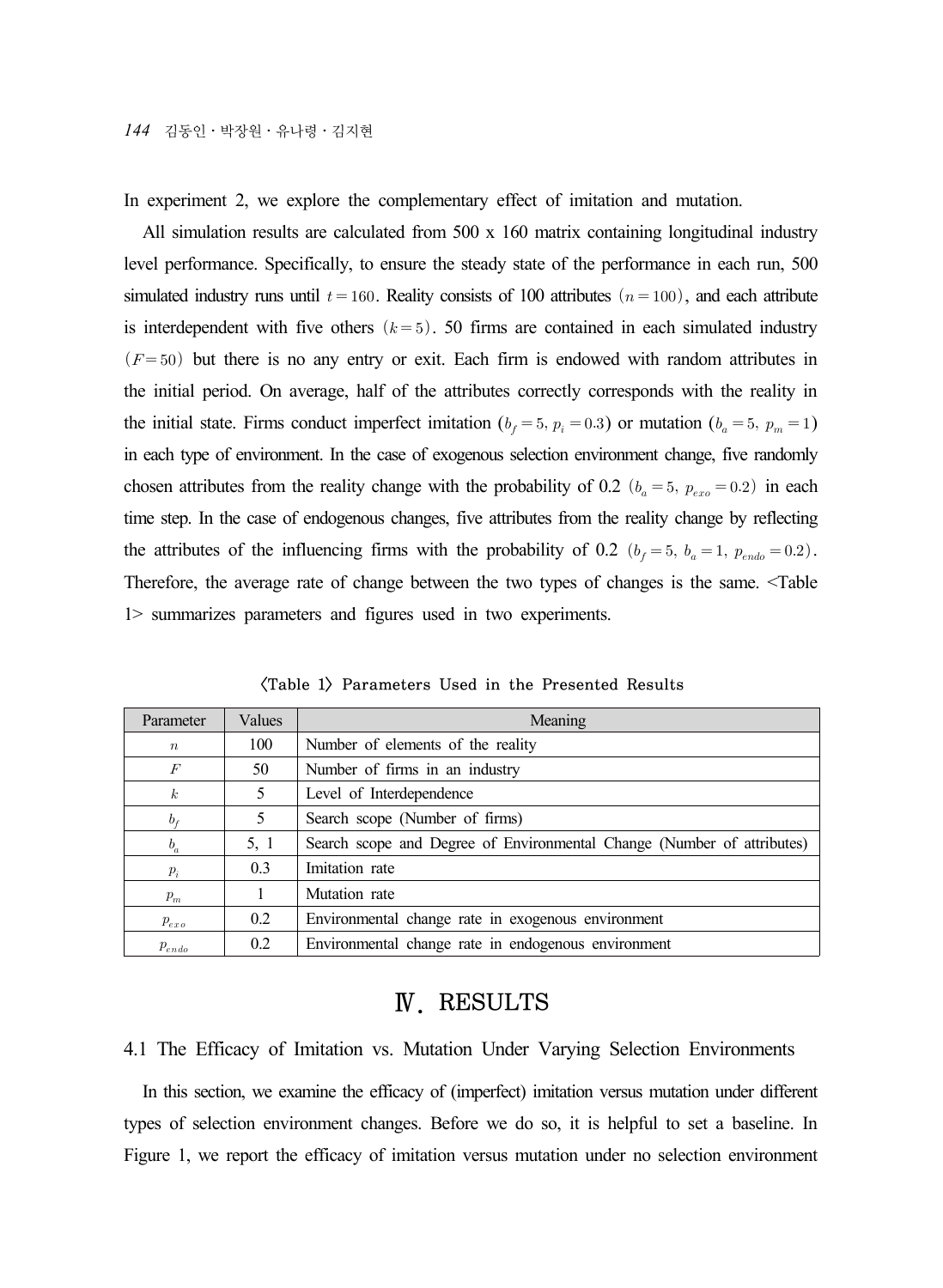changes. We use a linear time scale and a log time scale for the horizontal axes in [Figure 1(a)] and [Figure 1(b)], respectively. The log scale figure helps us see the performance evolution pattern in early periods.



[Figure 1] Mutation vs. Imitation Under Stable Selection Environment

The case of imitation exhibits fast early performance improvement. At around  $t = 5,000$ , however, mutation catches up with imitation and eventually outperforms it. It is clear that in a long-run, mutation is a better evolutionary strategy under a stable environment. The reason behind this conclusion is rather straightforward. Although mutation may be slow in finding the most fit set of attributes, it gives more variety in experimenting with diverse possibilities of combinations. It is the random nature of mutation that increases such possibilities. On the other hand, the degree of possibility in experimenting diverse combinations in imitation is limited. The extent to which each firm can experiment with cannot exceed the degree of diversity endowed in the beginning. These baseline results and the intuition are useful in understanding the results of our main interests. This intuition may seem diverge from the results from prior studies such as Ethiraj, Levinthal, and Roy (2008) where they argue imitation is the key for overcome exploitation trap. The difference is due to the nature of the landscape (i.e., payoff function). The rugged nature of the NK landscape in Ethiraj et al. (2008) is the key to understanding the diverging performance implication. Our payoff function has a single peak with a step-function-like gradient.

[Figure 2] presents the main results. In a nutshell, there are three major observations. First, [Figure 2(a)] shows the long-run performance of imperfect imitation and of mutation under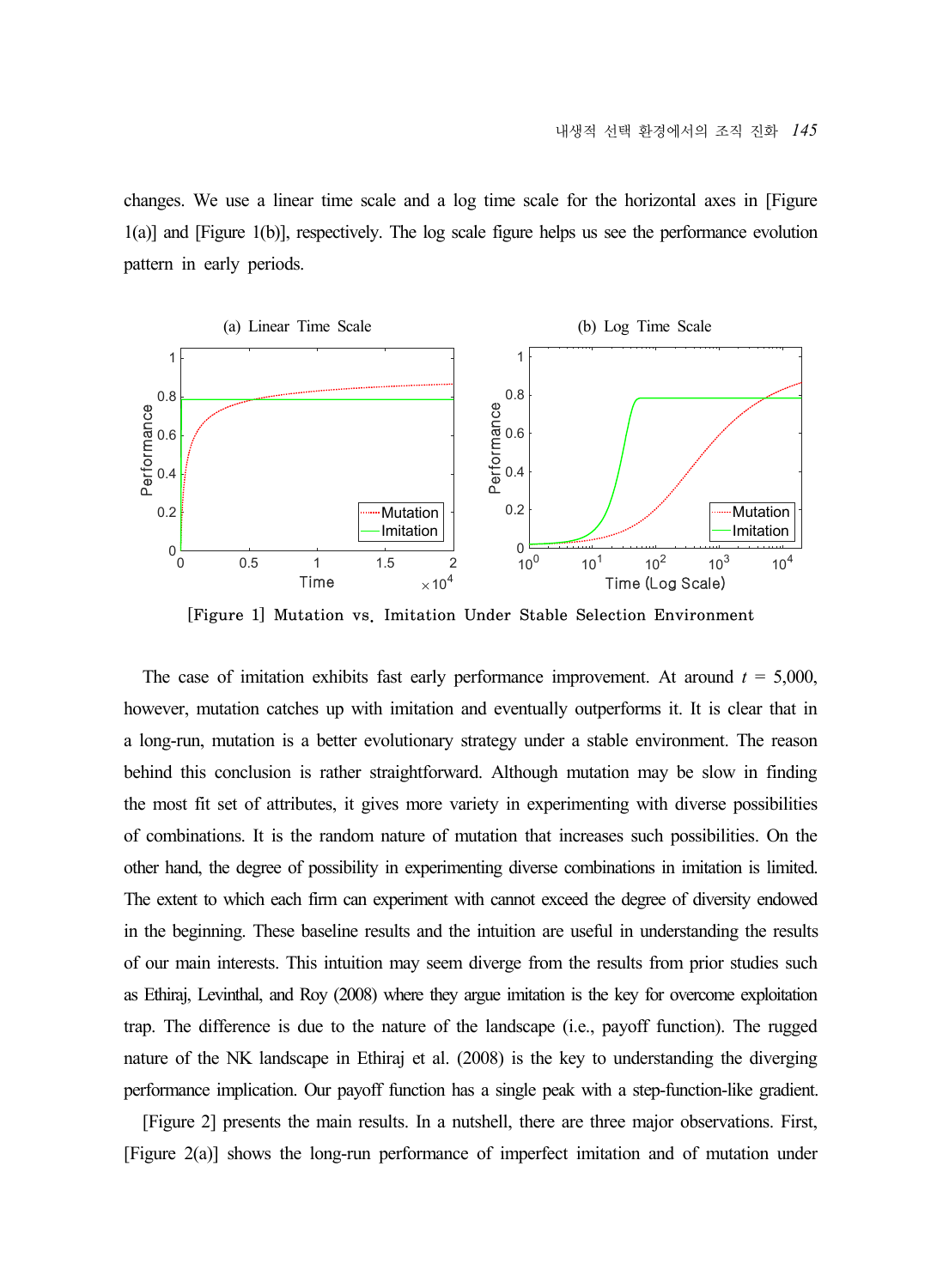exogenous selection environment changes. The simulation result shows that the performance of imperfect imitation increases at a faster rate in the beginning. But in a longer-run, it approaches to zero. Second, [Figure 2(b)] shows that the performance of imitation increases continuously and nearly reaches 1, the maximum performance level. Third, regardless of environment type, mutation shows robust performance patterns.



[Figure 2] Mutation vs. Imitation Under Changing Selection Environment

In the case of imperfect imitation, firms fail in adapting to the changing exogenous environment as in [Figure  $2(a)$ ] whereas they realize a much higher performance under the endogenously changing environment as in [Figure 2(b)]. Why do we observe poor imitation performance under the exogenous selection environment changes? And why does the performance in the endogenously changing selection environment grow so rapidly? To answer these questions, we analyzed the quantity of knowledge diversity and the quality of knowledge following Posen et al. (2013).

Quantity of diversity in firm attributes can explain the performance of the imperfect imitation (Campbell, 1965; March, 1991; Kauffman, 1993; Fang et al., 2010). Quantity of diversity in knowledge is measured by comparing all firms in a pairwise manner. We compare all corresponding attributes between two firms and calculate diversity by averaging the sum of squared differences (See Fang et al., 2010 for details).

[Figure 3] presents changes in the quantity of knowledge (i.e., knowledge quantity) over time. What is most striking in [Figure 3(a)] and [Figure 3(b)] is that the longitudinal patterns in knowledge quantity are the same regardless of the type of selection environment change. The pattern for mutation starts at around 0.5 and remains at the similar level towards the end; the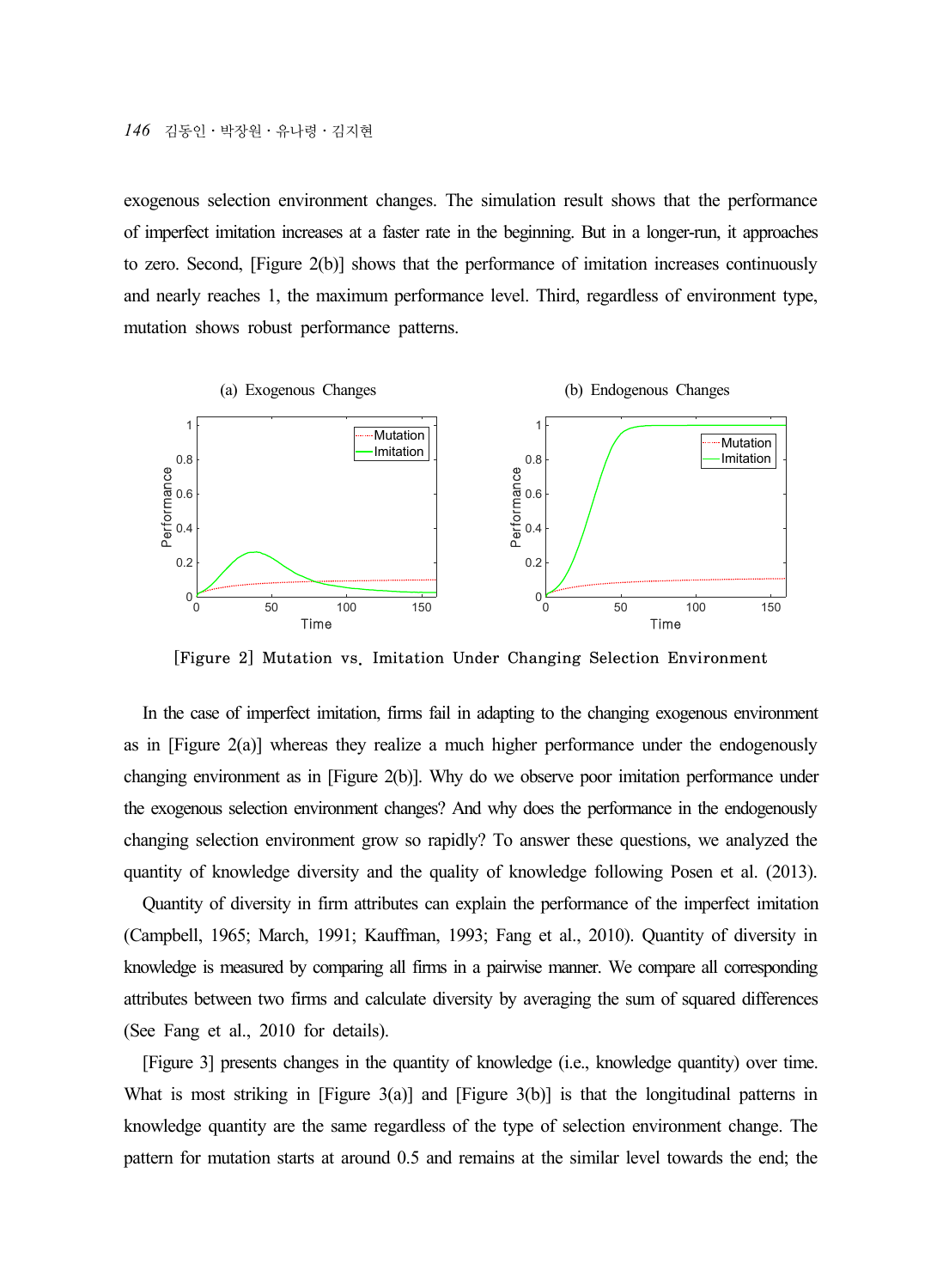pattern for imitation starts at the same level and, over time, the knowledge quantity approaches to zero. From the same pattern between [Figure 3(a)] and [Figure 3(b)], one might conclude that knowledge quantity does not explain the performance differences between two imitation cases in [Figure 2]. However, there are more to speculate from the two imitation patterns in [Figure 3]. In the process of interfirm imitation, diversity reduces over time and all firms come to have almost same attributes. In the end, firms have nothing to imitate from each other and diversity approaches to zero. Although the two imitation cases indicate the degree of knowledge diversity approaches to zero over time, the converging points may be two very different points.



[Figure 3] Quantity of Knowledge Under Changing Selection Environment

In  $[F\text{igure } 3(a)]$  even after industry-level diversity is completely driven out, the selection environment keeps changing and the sources of change are independent of the firms' existing attributes. Thus, as the degree of diversity among the firms' attributes gets lower, there is a less chance of matching the exogenously changing selection environment. As once-correct-attributes are likely to be wrong with exogenous changes, the performance of the industry starts falling and gets close to zero due to near-identical attributes among firms. In [Figure 3(b)], quantity of diversity in knowledge for imitation also decreases to the level of zero over time. However, unlike the case of imitation in  $[Figure 3(a)]$ , firms are able to shape the selection environment. As the degree of knowledge diversity becomes smaller over time, there is a higher likelihood of matching between the newly constructed selection environment and the existing firms' attributes. Furthermore, changed elements of the reality diffuse within the industry and the homogenization process continues. Hence, the higher level of homogenization through imitation, the higher performance the industry as a whole can acquire.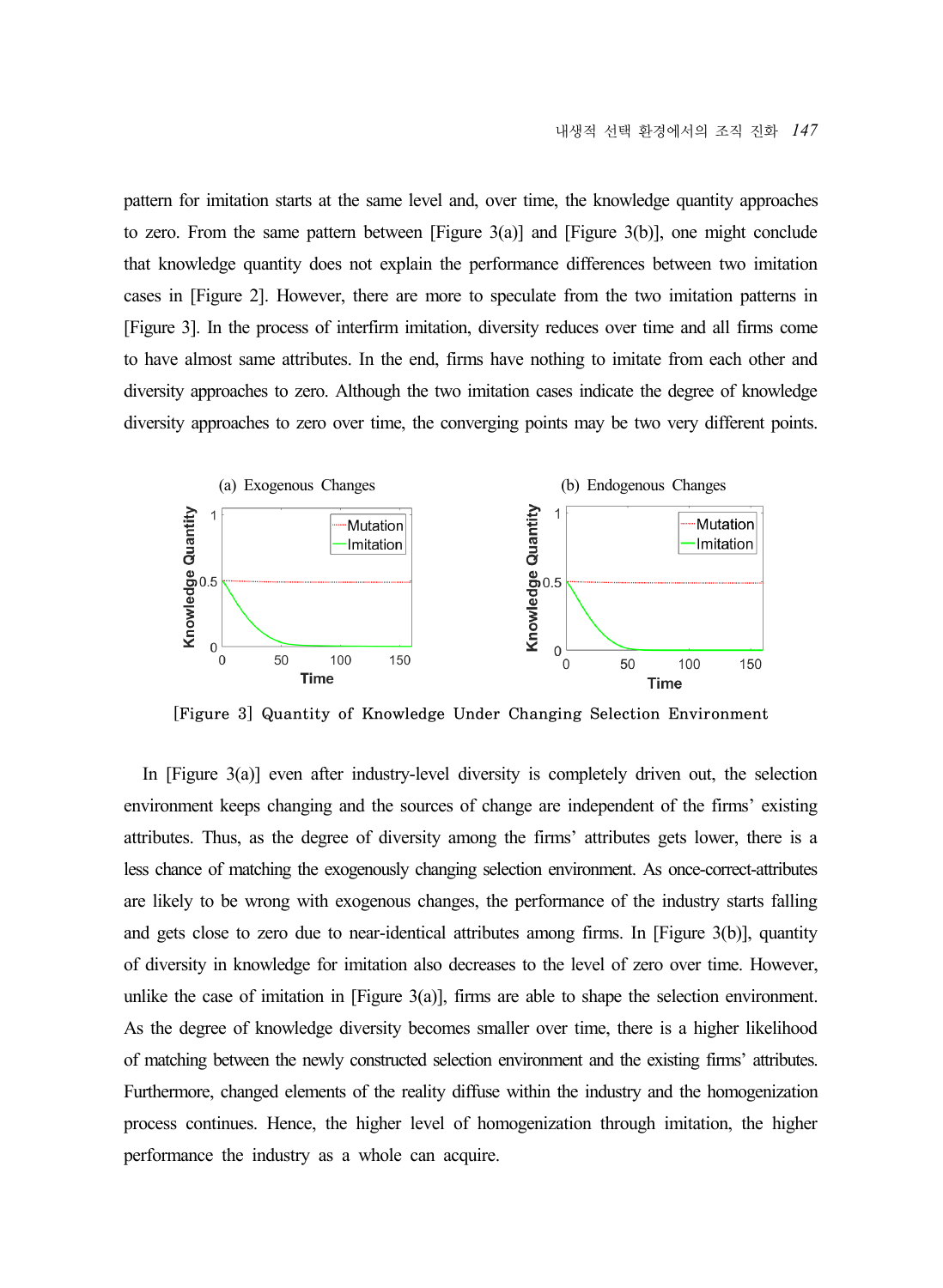To demonstrate the above points further, we simulate the quality of knowledge. Quality of knowledge reflects the level of preservation of useful attributes about the reality at the industry level. Quality is computed by counting the number of correct attributes matching reality. For example, the industry has one correct attribute if at least one firm has the attribute that matches the world.



[Figure 4] Quality of Knowledge Under Changing Selection Environment

[Figure 4(a)] shows that the quality of knowledge for the case of imitation drops over time. After a series of imitation processes, all firms become homogenous and the selection environment keeps changing independently. Thus once-correct-attributes turn into useless ones. Firms keep preserving worthless attributes and imitate these attributes from each other. This is why quality of knowledge declines as time goes by. On the other hand, according to [Figure 4(b)], quality of knowledge stays at the highest level in the case of endogenous selection environment changes. There are periods with slight quality decrease between  $t = 20$  and  $t = 50$ .

But soon after the quality level returns to the original level because of the characteristics of endogenous environment. The high quality of knowledge and the homogenization process among firms make the high-performance level by imitation in [Figure 2(b)] possible.

### 4.2 The Complementary Effect of Mutation and Imitation

In this section, we explore whether there is a complementary effect between imitation and mutation under the two environment changes. To examine the interaction between a firm's search strategies, we combine imitation and mutation in a single adaptation process. Firms undertake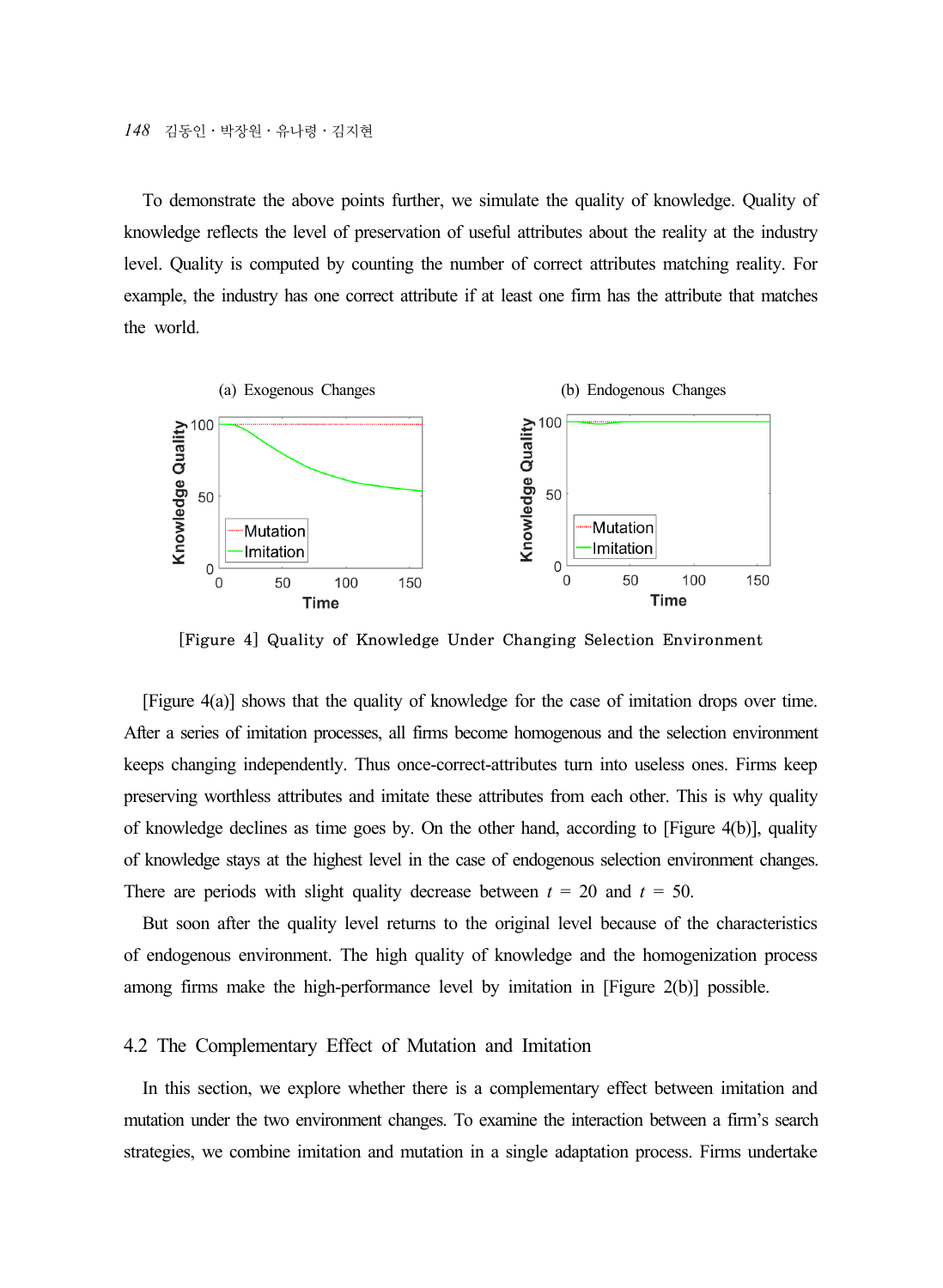imitation and then mutation in each round with the following parameter setting:  $b_f = 5$ ,  $p_i = 0.3$ ;  $b_a = 5$ ,  $p_m = 1$ . The degree of selection environment changes remains the same as well with the following parameters:  $b_a = 5$ ,  $p_{exo} = 0.2$ ;  $b_f = 5$ ,  $b_a = 1$ ,  $p_{endo} = 0.2$ .

[Figure 5(a)] shows the long-run performance of mutation and imitation as well as the combined the combined case under exogenous selection environment changes. Compared to the performance of imitation alone, the combined case shows a strong complementary effect by reaching a performance level near 0.4 and it does not exhibit a sign of decline. On the contrary, we find similar results between imitation and the combined case in [Figure 5(b)]. Why do we observe the complementary effect between mutation and imitation under the exogenous selection environment changes only? It is because mutation 'defends' the homogenization process and introduces a moderate level of randomness to the industry. According to our analysis on the quantity of knowledge (not reported here), the knowledge diversity level does not drop to zero. This means mutation helps overcome the effect of negative homogenization by increasing diversity of knowledge and thereby diffuse valuable knowledge through imitation into the industry.



[Figure 5] The Complementary Effect of Mutation and Imitation

### 4.3 Sensitivity Analysis

We examine the robustness of our results in the regards to the following two issues: (1) the extent and the method of causing endogenous change and (2) the order of imitation and mutation. First, in terms of the endogenous change, we increase the number of changing attributes at every specific time period, which is similar to the concept of environmental turbulence of March (1991). We switch thirty attributes ( $b_a = 30$ ) of ten leading firms ( $b_f = 10$ )<sup>2</sup>) with the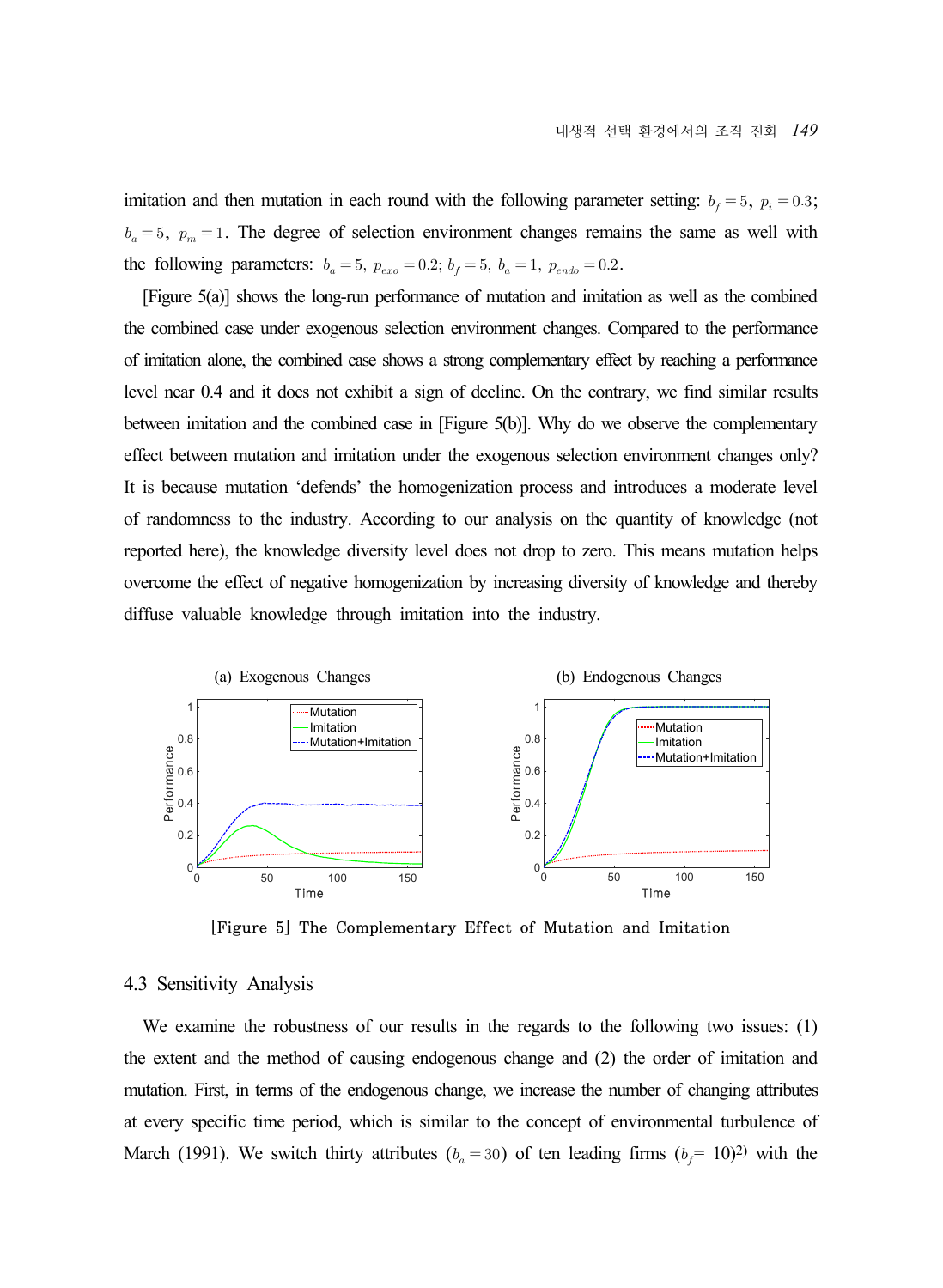*150* 김동인․박장원․유나령․김지현

probability of successful change ( $p_{endo} = 0.2$ ) at the specific time period ( $t = 10$ ). The results show that, in case of doing imitation and mutation, after the slight decrease in the firm performance when there are significant changes in the attributes of leading firms, firm performance starts to increase immediately. That is, with a general tendency to increase in performance, there was a minor decrease in every tenth interval  $(t = 10, 20, 30, \cdots)$ . In addition, we alter the probability of changing attributes to 0.8 ( $p_{endo} = 0.8$ ). In this case, there are no substantial differences in results, except that the degree of the decrease in performance in every tenth interval is greater than that with the probability of 0.2. Second, we change the order of imitation and mutation in experiment 2 by making firms undertake imitation after the mutation. In spite of the change in the order of imitation and mutation, the results remain robust across the cases. Although there are minor differences in the timing and the degree of the increase in performance, these differences do not influence the results in a qualitatively different way.

# Ⅴ. Discussion and Conclusion

In this study we modeled organizational evolution in an endogenously changing selection environment and considered performance implications. Until recently, most of the models in organizational evolution assumed exogenously given selection environment whereby the selection regime is independent of influences from organizations. This is rather surprising when we take the ample examples of more active images of firms influencing the industry settings into consideration. Thus, we introduced a selection environment that can be shaped and modified by organizations themselves. In this endogenously dynamic environment, we examined the efficacy of two most representative evolutionary operators - mutation and imitation - in both exogenously and endogenously changing selection environment. We find that imitation fares quite differently depending on the type of selection environment while mutation is robust regardless of the environment. While imitation reached a zero performance level over time under an exogenously changing selection environment, it fared quite well under an endogenously changing environment. We further show that there is a complementary effect between mutation and imitation under the exogenously changing environment while there is no such effect under the endogenous setting.

Since there is no clear-cut distinction between exogenous and endogenous selection regimes,

<sup>2)</sup> Leading firms are determined in the order based on their performance in every ten periods.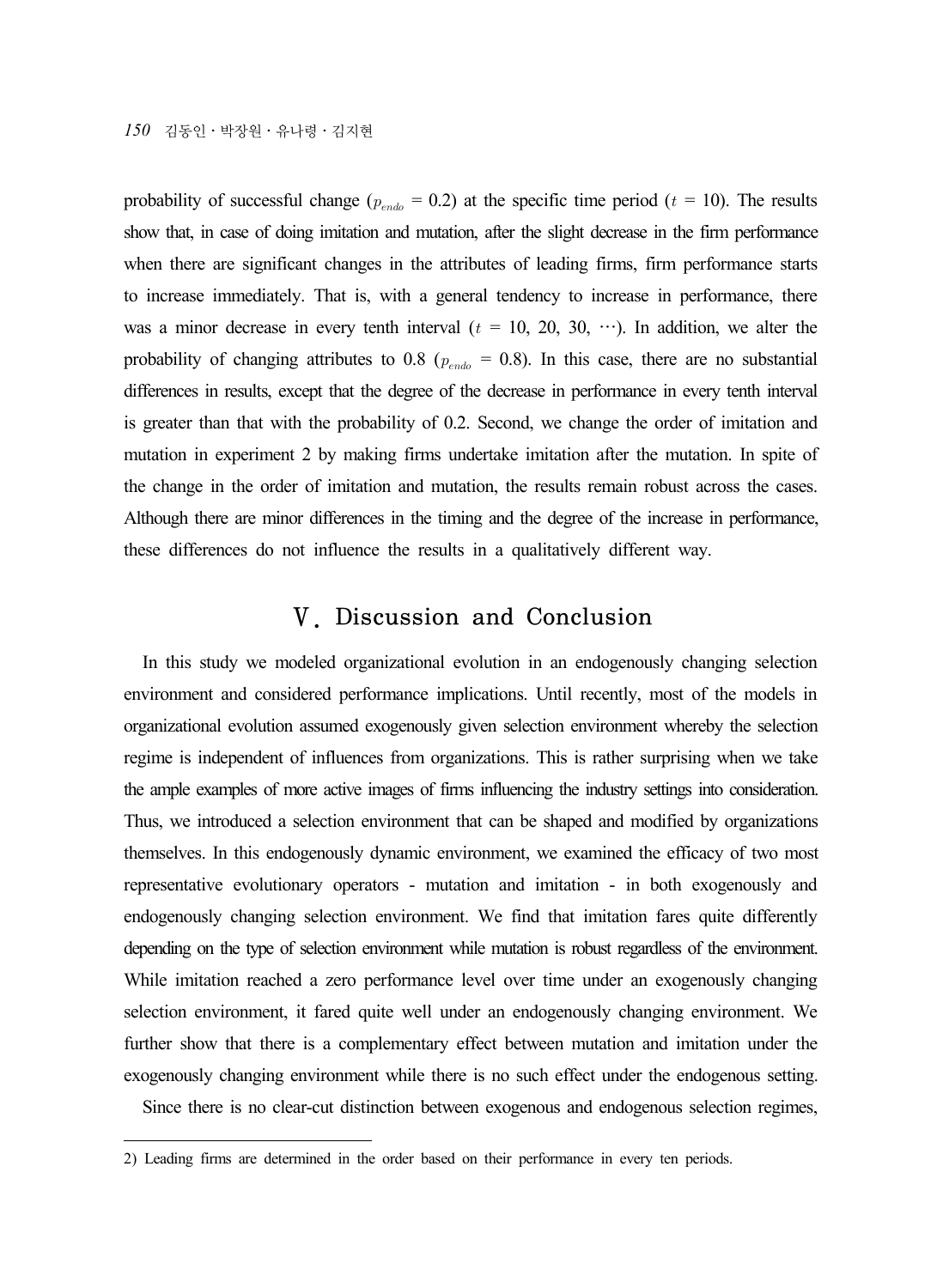it is important to establish a real-world correspondence. One way to interpret each category is by considering industry concentration level. As an industry becomes more concentrated e.g., oligopoly or duopoly - environment changes are more likely due to changes made by a small number of firms. As the industry becomes more competitive (i.e., less concentrated), the industry logic would be less dependent on a particular set of firms. An analogy of "price-maker" versus "price-taker" would be an adequate image here. In our results, the case of endogenous changes generates much higher performance than the exogenous case does. On average, individual firms generate more profit in a more concentrated industry. Our model roughly captures this tendency, too. Using this industry concentration background, we can reach a conclusion about whether imitation versus own innovation is more rewarding. Our result suggests that, in a highly concentrated industry, imitation efforts fares better than its own innovation efforts. Since imitation performs as good as the combination case under endogenously changing environment, imitation is a weakly dominant strategy under the endogenous case. On the other hand, in an exogenously changing environment, the combination of imitation and own innovation effort produces the best outcome, thus, a strictly dominant strategy.

This conclusion should be taken with caveat. Our results can take a different form under other assumptions. First, in modeling the exogenously changing environment, we assigned the influencing firms randomly. This picture corresponds to a highly dynamic industry, not an industry with a few powerful players. In a future study, an industry situation that more closely resembles a highly concentrated case can be modeled. Second, it is important to note that there are several existing studies using different performance landscape models. The NK performance landscape is a notable example (e.g., Levinthal, 1997; Rivkin, 2000). Although modeling an endogenously changing environment with the NK model in the way consistent with ours may be difficult, it would be a fruitful way for future research. Our results may be dependent on the landscape assumption.

Overall, our results suggest there are strong needs for further understanding on the relationship between the selection environment and the selected firms. As our results indicate, firms' adaptation strategies need to be selected and used after considering the logics of the selection environment. This seemingly obvious insight has been mostly overlooked until very recently. We hope our attempt to better understand the interaction between adaptation strategies and endogeneity of selection environment can further our understanding on organizational evolution beyond the wisdom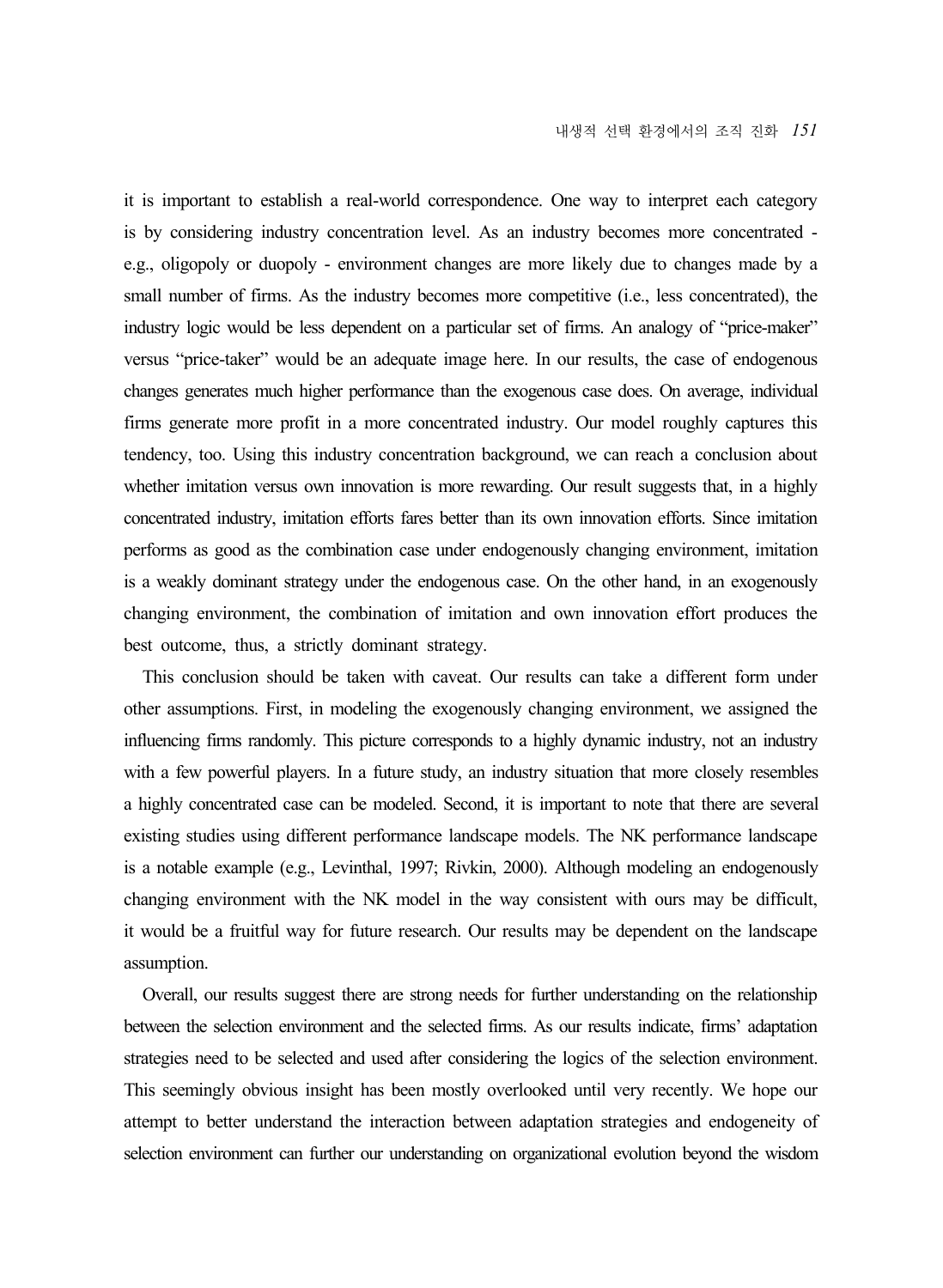diffused from the biological realm.

# References

- Campbell, D. T. (1965). Variation and selective retention in socio-cultural evolution. In: H. R. Barringer, G. I. Blanksten, & R. Mack (Eds.). *Social change in developing areas: A reinterpretation of evolutionary theory*: 19-49. Cambridge, Mass.: Schenkman.
- Colfer, L., & Baldwin, C. Y. (2016). The mirroring hypothesis: Theory, evidence and exceptions. *Industrial Corporate Change*, 25, 709-738.
- Csaszar, F. A., & Siggelkow, N. (2009). How much to copy? Determinants of effective imitation breadth. *Organization Science*, 21, 661-676.
- Davis, J. P., Eisenhardt, K. M., & Bingham, C. B. (2009). Optimal structure, market dynamism, and the strategy of simple rules. *Administrative Science Quarterly*, 54, 413-452.
- Eisenhardt, K. M. (1989). Making fast strategic decisions in high-velocity environments. *Academy of Management Journal*, 32, 543-576.
- Ethiraj, S. K., & Levinthal, D. (2004). Modularity and innovation in complex systems. *Management Science*, 50(2): 159-173.
- Ethiraj, S. K., Levinthal, D., & Roy, R. R. (2008). The dual role of modularity: Innovation and imitation. *Management Science*, 54(5): 939-955.
- Fang, C., Lee, J., & Schilling, M. A. (2010). Balancing exploration and exploitation through structural design: The isolation of subgroups and organizational learning. *Organization Science*, 21, 625-642
- Fixson, S. K., & Park, J. K. (2008). The power of integrality: Linkages between product architecture, innovation and industry structure. *Research Policy*, 37, 1296-1316.
- Gavetti, G., Helfat, C., & Marengo, L. (2017). Searching, shaping, and the quest for superior performance. *Strategy Science*, 2, 194-209.
- Haunschild, P. R., & Miner, A. S. (1997). Modes of interorganizational imitation: The effects of outcome salience and uncertainty. *Administrative Science Quarterly*, 42(3): 472-500.
- Holland, J. H. (1975). *Adaptation in Natural and Artificial Systems*. University of Michigan Press, Ann Arbor.
- Kauffman, S. A. (1993). *The Origins of Order: Self-Organization and Selection in Evolution*.